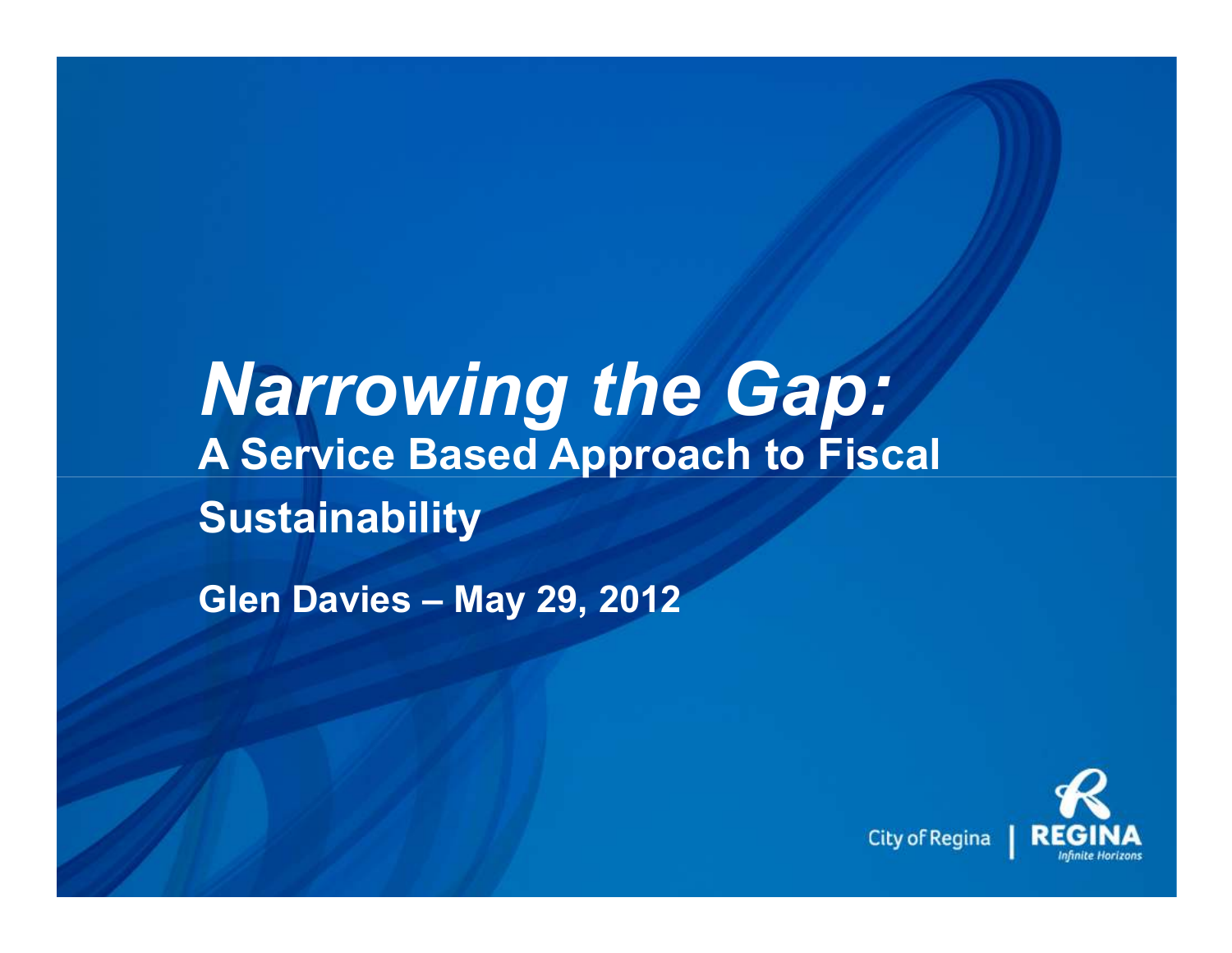# **Core Services Review in Regina**

- $\bullet$  2004 Project
	- $\bullet$  External consultant working with a project team of Cityemployees including Regina Police Service
		- Review the service level base
		- Account for the cost and offsetting revenues of services
		- Examine the relative value of a service when tested against a definition of "Core Service"
	- •**Results** 
		- 61 service area improvements
		- -Annual reduction to the bottom line of 2.7% (\$8.5 million)
		- Opportunity log identifying 1,500 opportunities for cost savings or efficiencies
		- Identification of strategic success factors



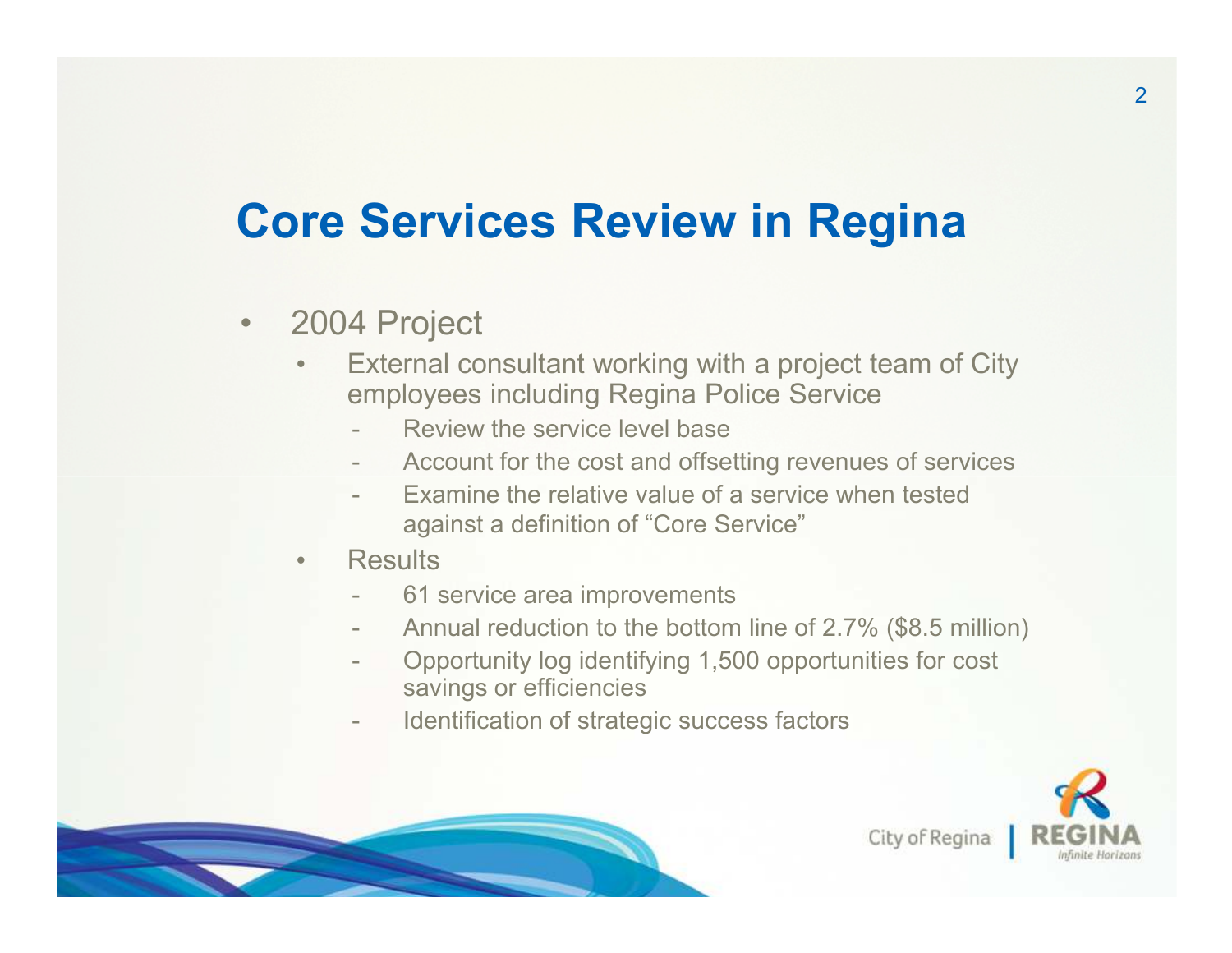# **Core Services Review in Regina**



- $\bullet$ Special Services for the Disadvantaged
- $\bullet$ Leisure Opportunities

**Discretionary** 

 $\bullet$ Augmented Services/User Pay Services



City of Regina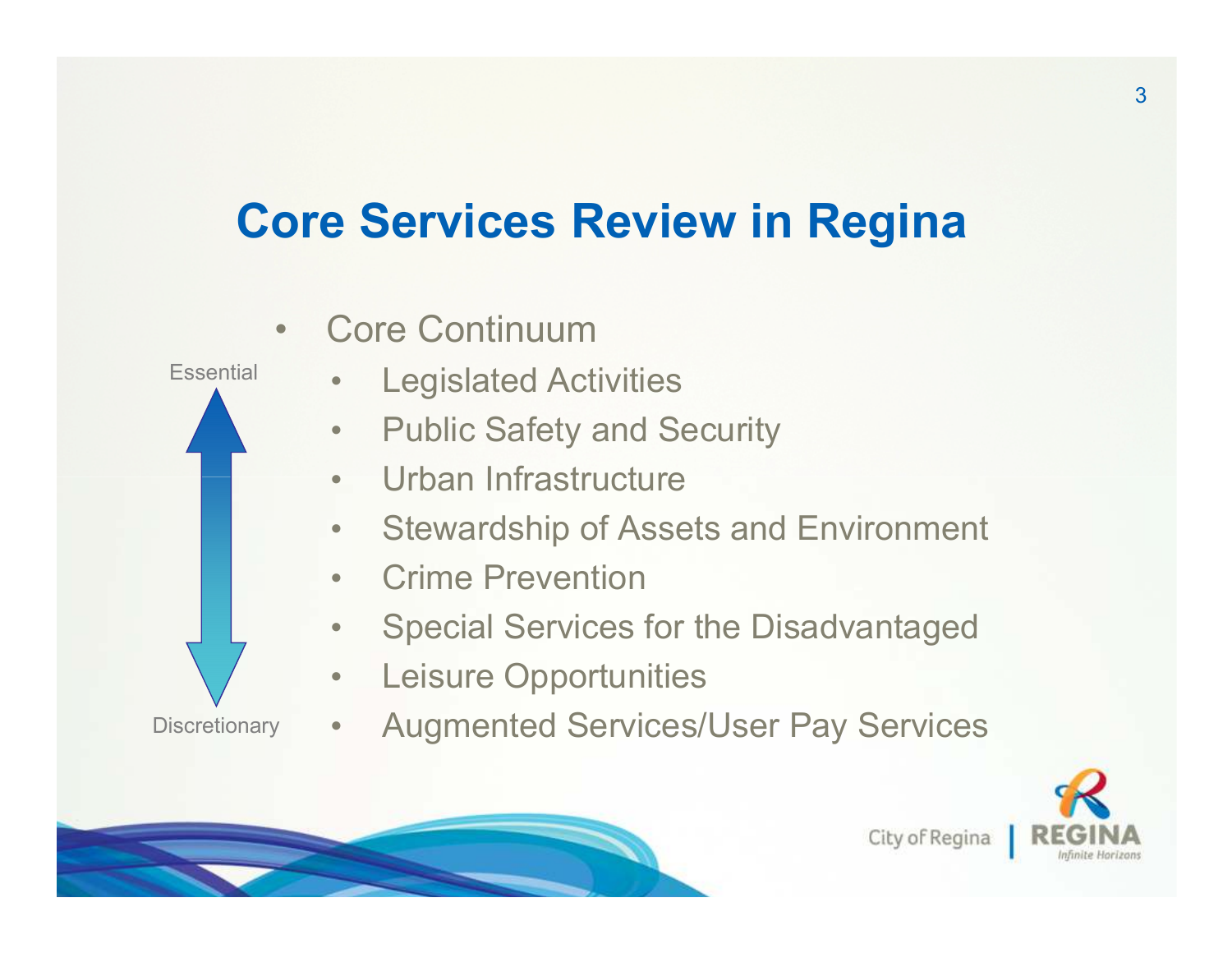# **Core Services Review in Regina**

- $\bullet$  Public engagement
	- • 6 Focus Groups with 44 participants drawn from:
		- A range of community groups
		- Members of the Mayor's Task Force on Regina's Future
		- Regina Police Service Citizens' Advisory Committee
		- Community Associations
		- SIAST students
		- Community Associations
- $\bullet$ **Results** 
	- •The Core Continuum made sense to people
	- They assumed we were already using something like it to •support decision making



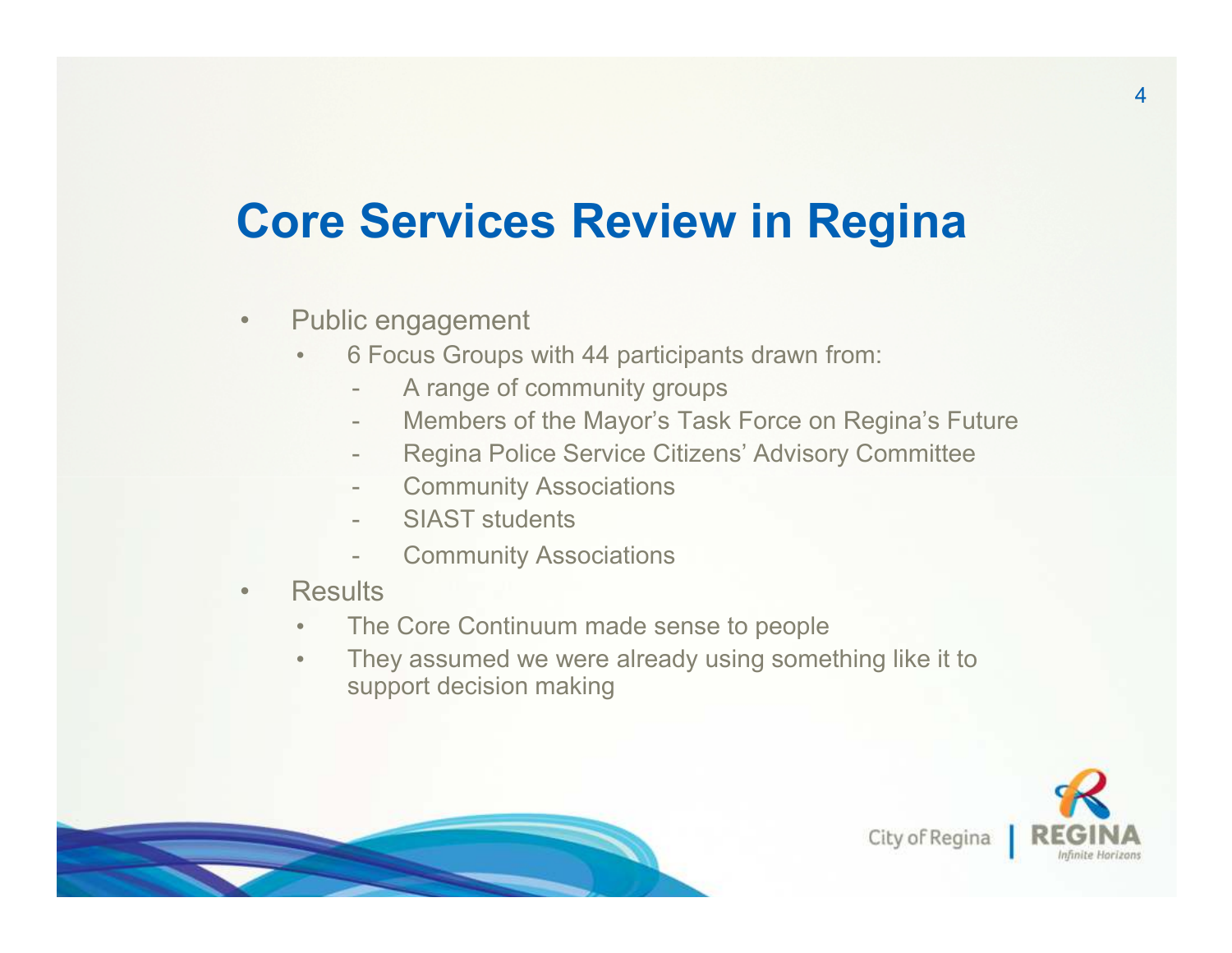# **More than Just Cost Reductions...**

- • Added Benefits of CSR
	- • Some shift in the corporate culture – improved focus on results
	- • Improved clarity regarding what we do and how we allocate resources
	- $\bullet$  Better ability to analyze and understand our work and business; better research and background
	- • Beginnings of a "continuous improvement" environment
	- $\bullet$ Recommendations on key success factors



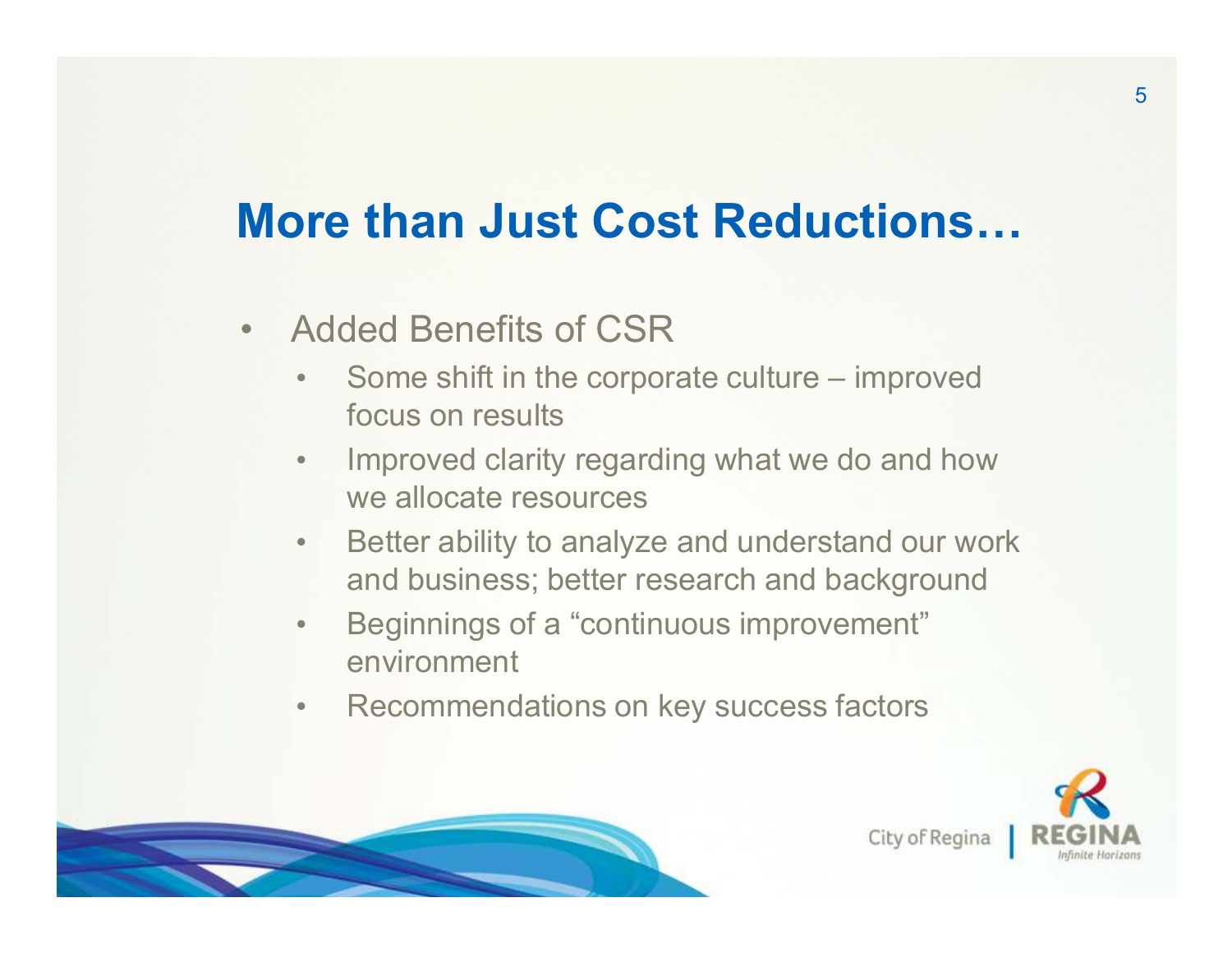# **Weaknesses of Regina's CSR...**

- •Lack of strategic intent – no burning platform
- $\bullet$ Success limited to "low hanging fruit"
- $\bullet$  A number of recommendations have not advanced because we haven't built the support of Council andcitizens
- • Robustness of the Core Continuum itself as a single decision support tool
- $\bullet$ Perceived as a one time event



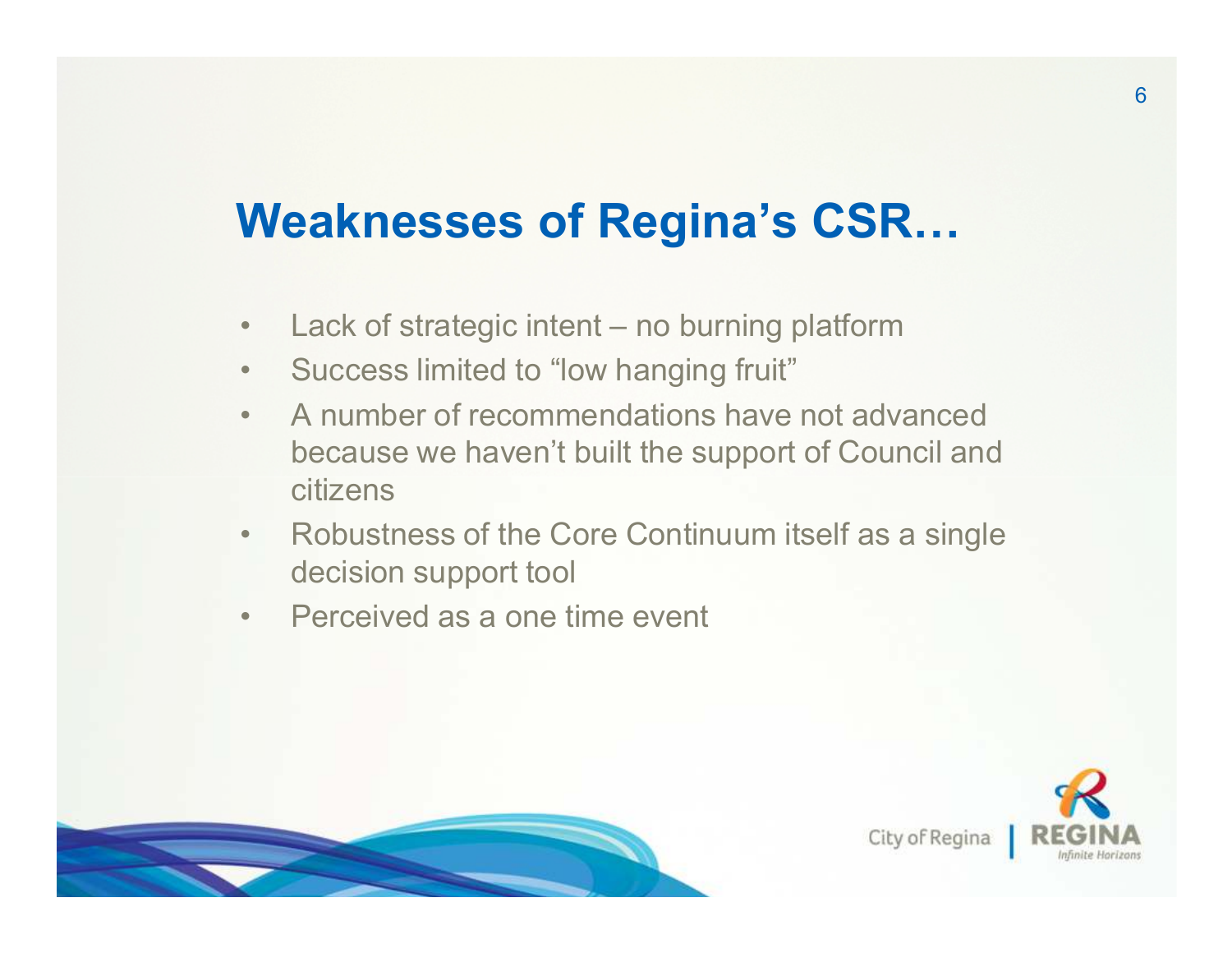## **But...**

- $\bullet$  The City of Regina continues to face demands that far exceed its capacity to respond
	- Estimated \$2 billion in deferred infrastructure •renewal
	- $\bullet$ Will reach debt limit capacity by 2016
	- $\bullet$  Revenue increases as a result of growth don't fully cover the cost of servicing growth



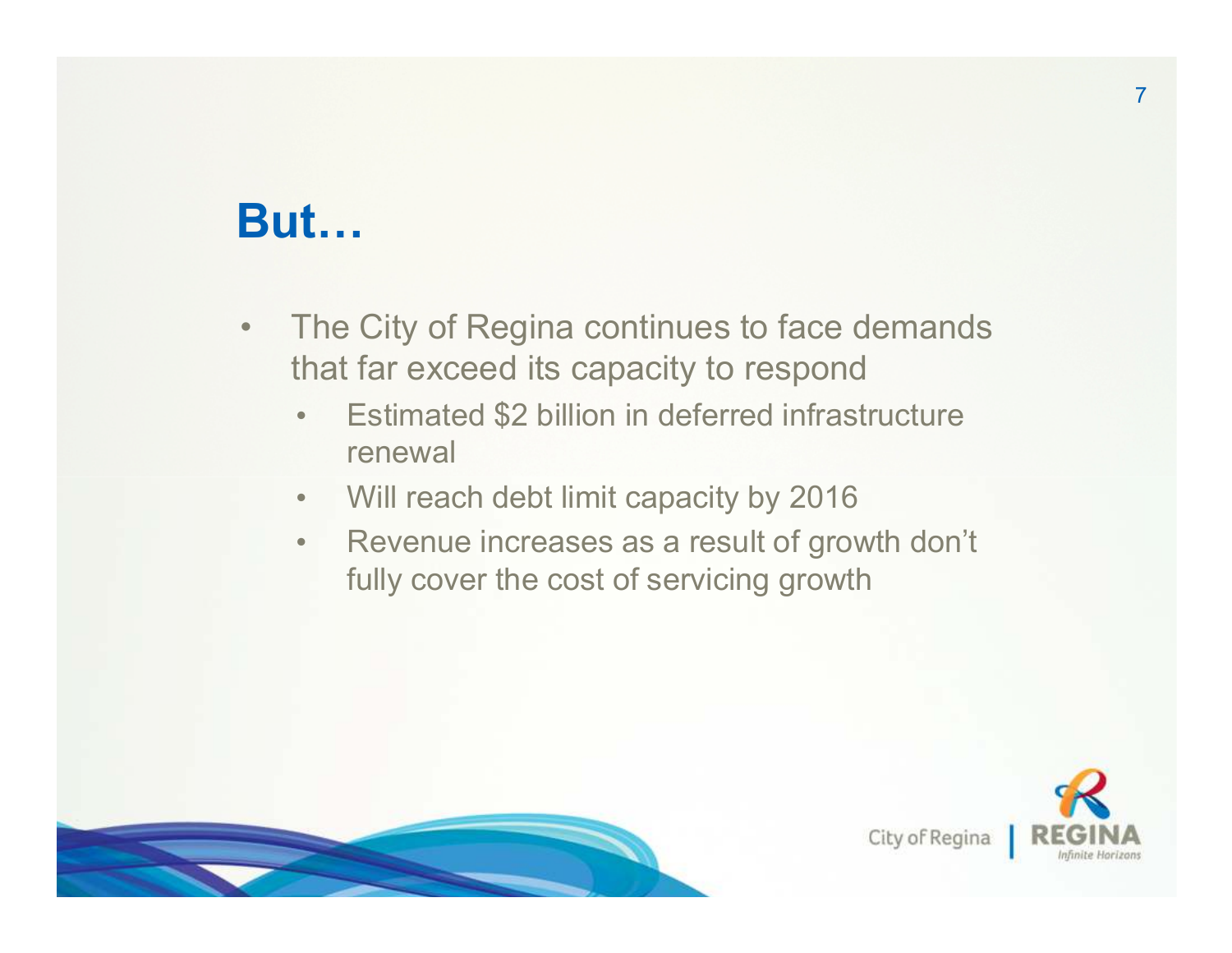#### **Long Term Outlook...**





City of Regina

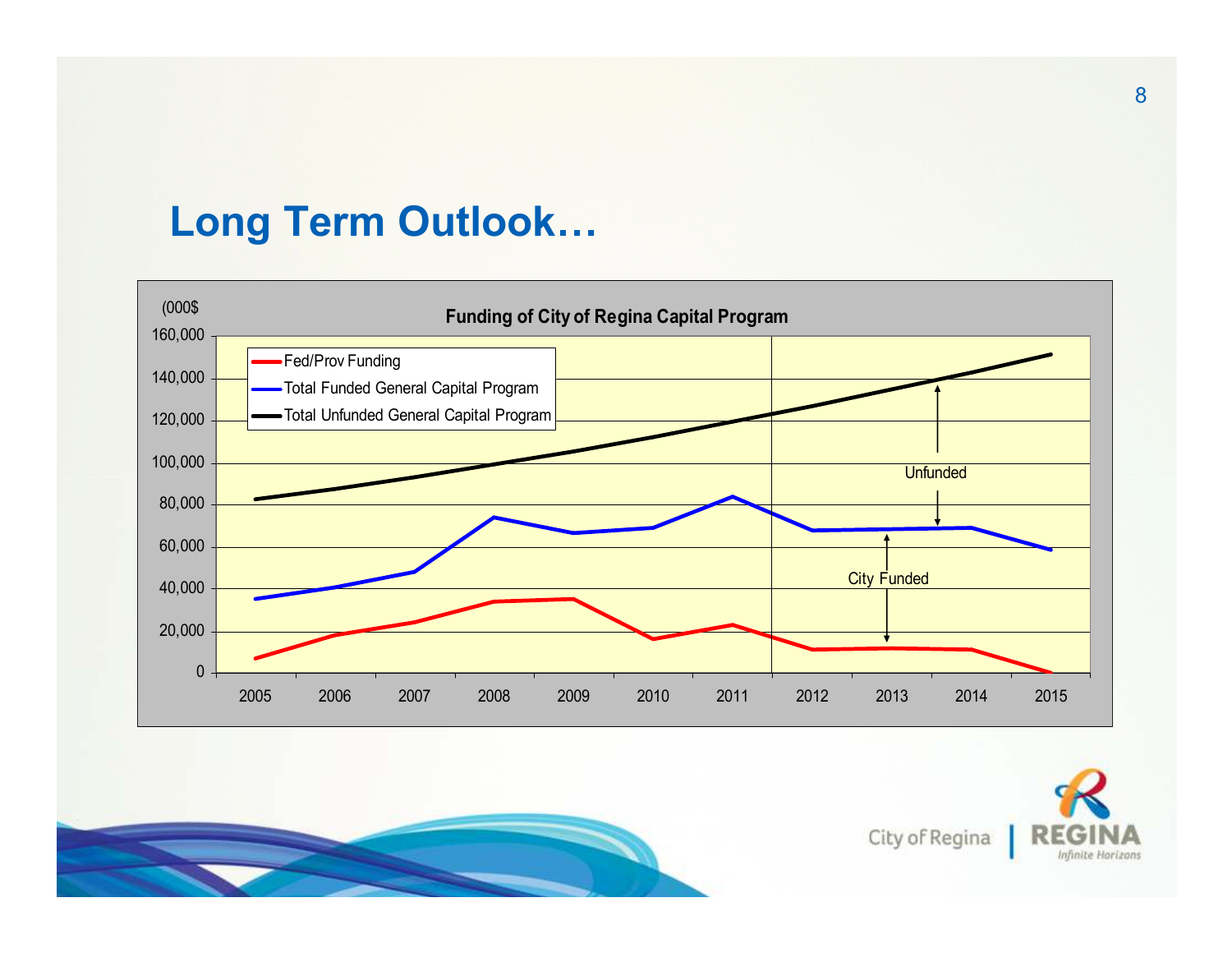#### **Forecast Debt Servicing Costs**



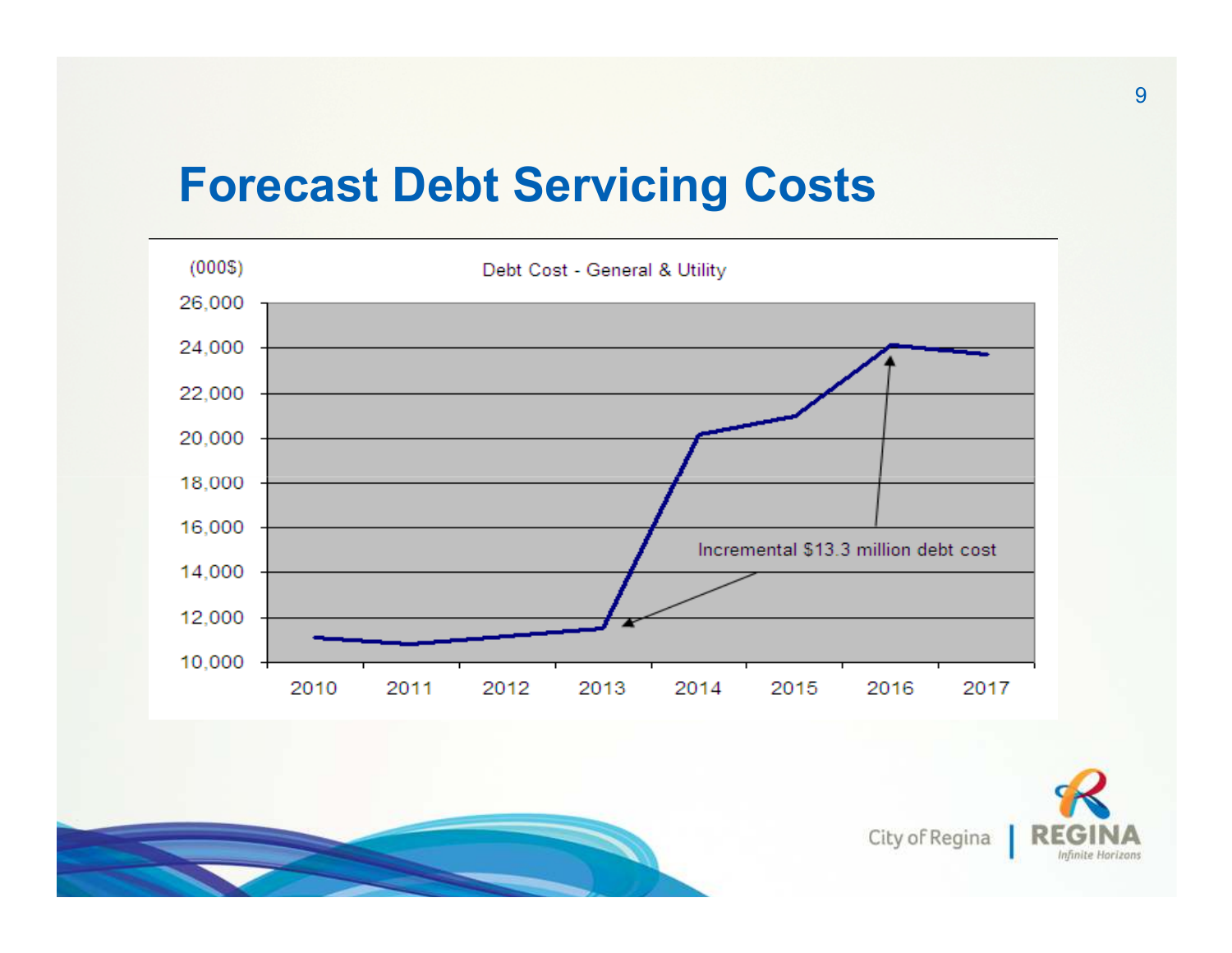# **Narrowing the Gap...**

- $\bullet$  Early 2011 – Development of *Narrowing the Gap*  strategy
	- • Defined the systemic problem that needed to be addressed -- the gap between citizens' expectations and our capacity to deliver on them
	- Recognized that awareness about the gap is low  $\bullet$ even among Council members
	- $\bullet$  Organization wide approach with measures, targets, and regular monitoring of progress



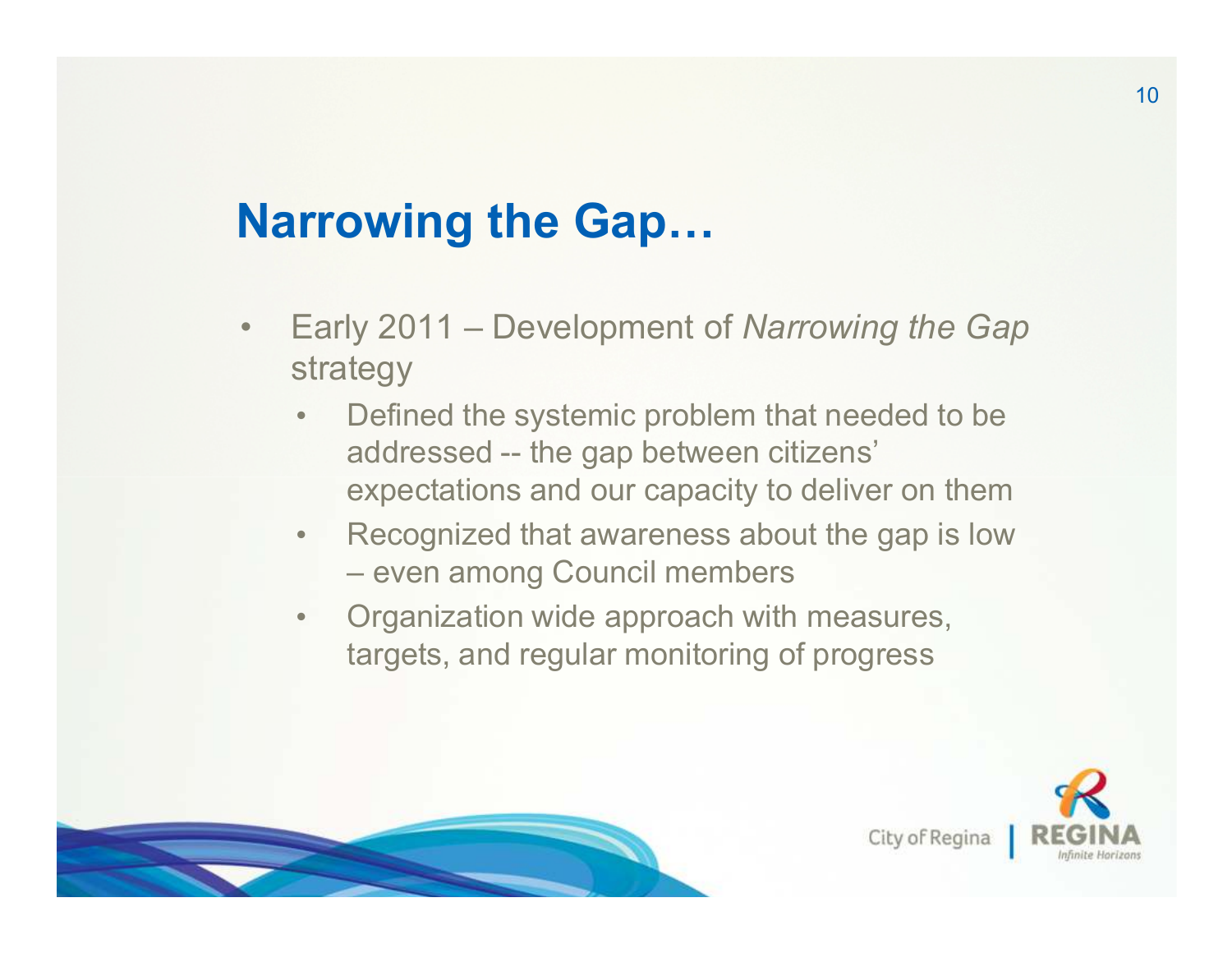#### Strategic Focus for 2012



Strategy Map Perspectives: Financial (F), Client (C), Internal Process (IP), Learning & Growth (LG)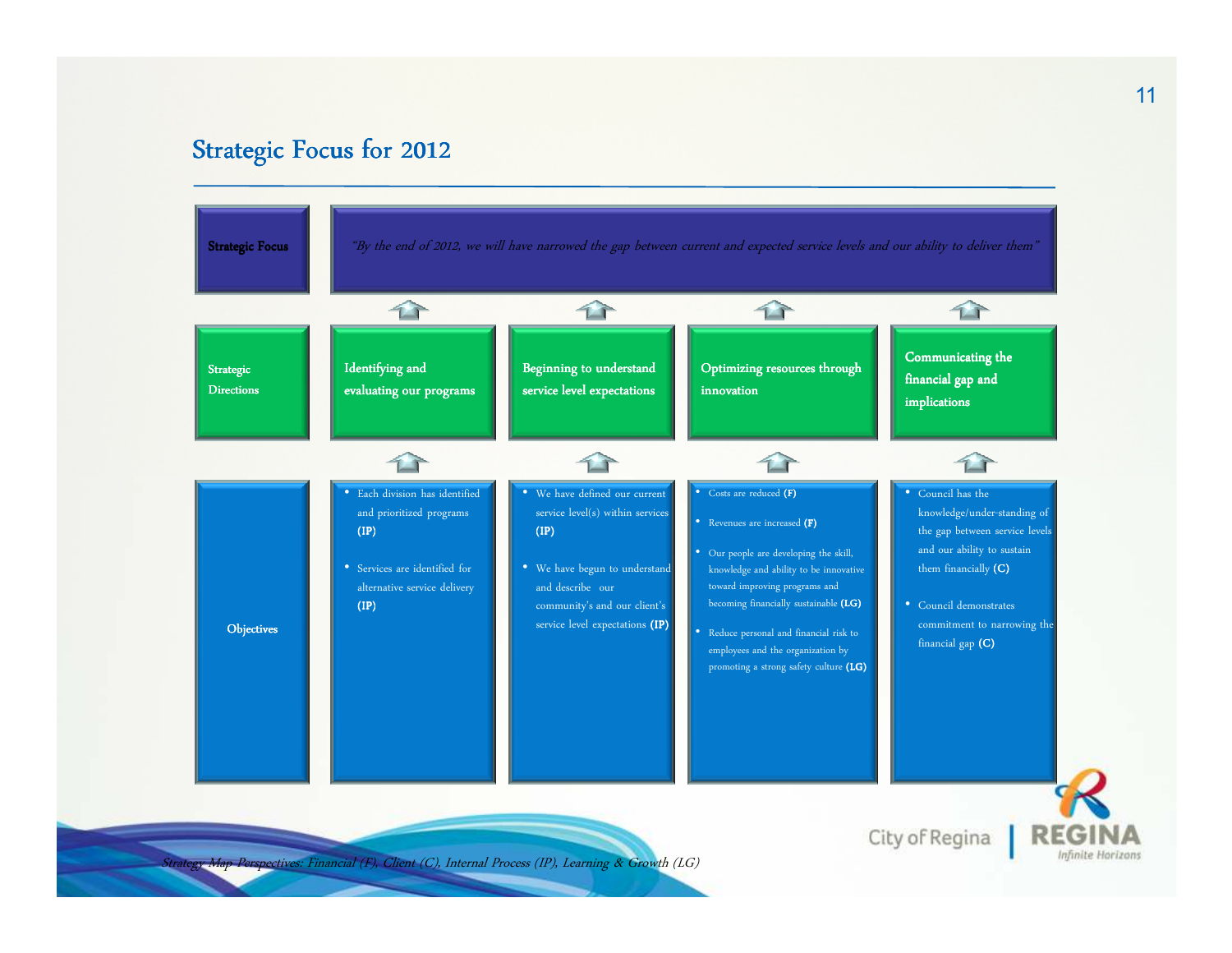# **Narrowing the Gap...**

- $\bullet$  Focus of the plan:
	- •Awareness building
	- • Analysing our programs and services so that we can engage citizens about their expected service levels and the cost of providing them
	- •Reducing costs
	- $\bullet$ Increasing revenues
	- $\bullet$  Doing business in different ways (Alternative Service Delivery)



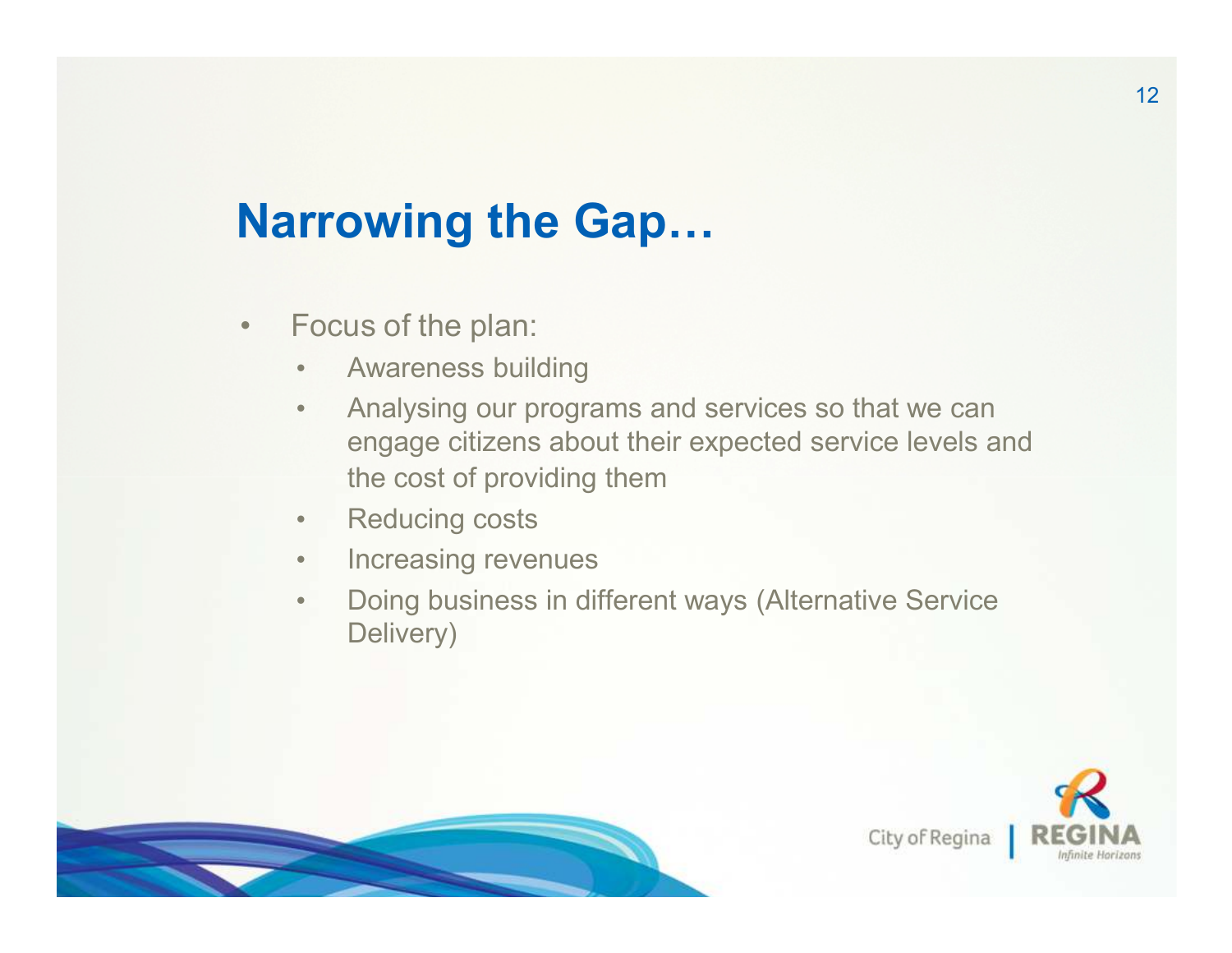## **What our Citizens Think...**

How Much of Your Property Taxes go to the City?



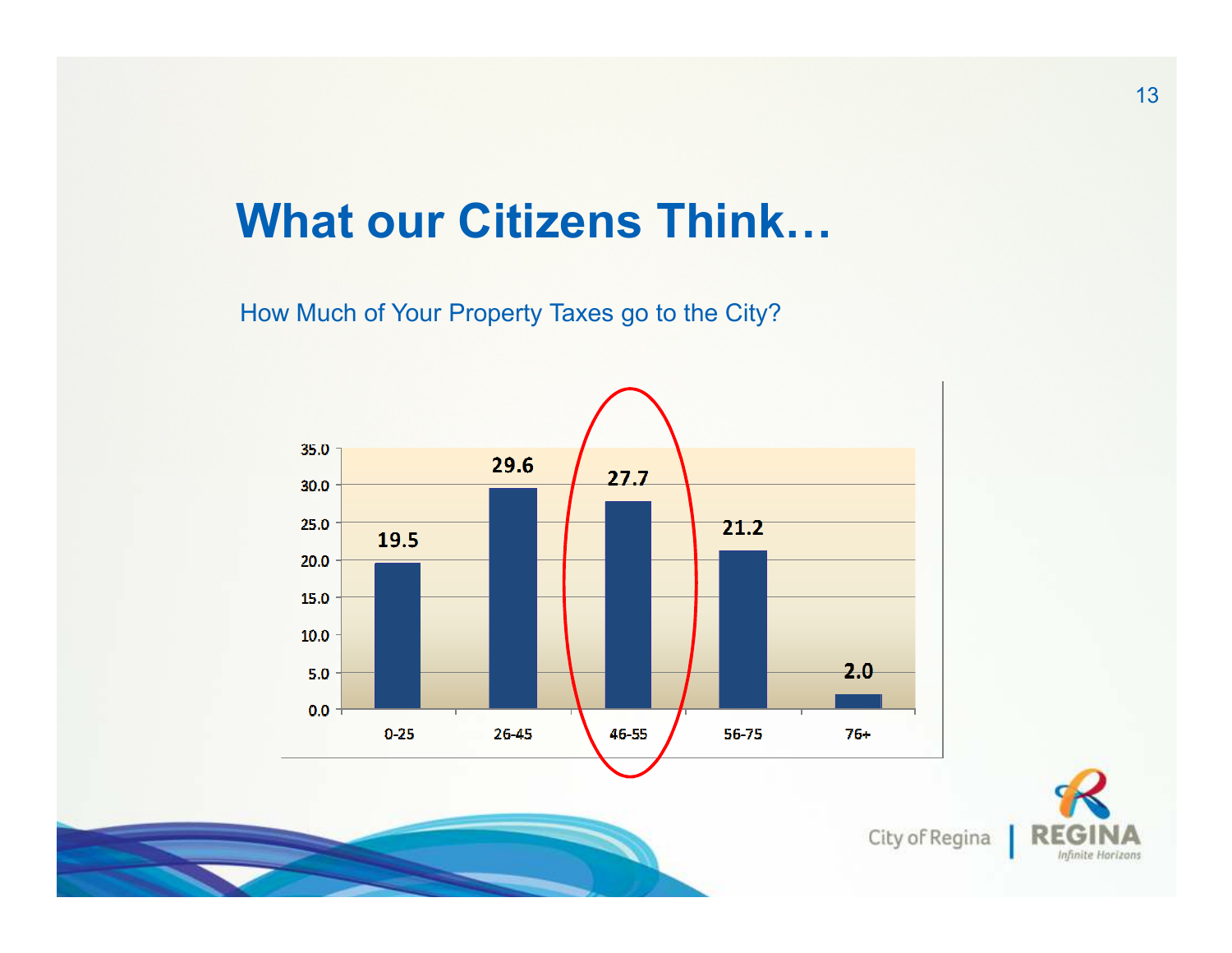## **What our Citizens Think...**

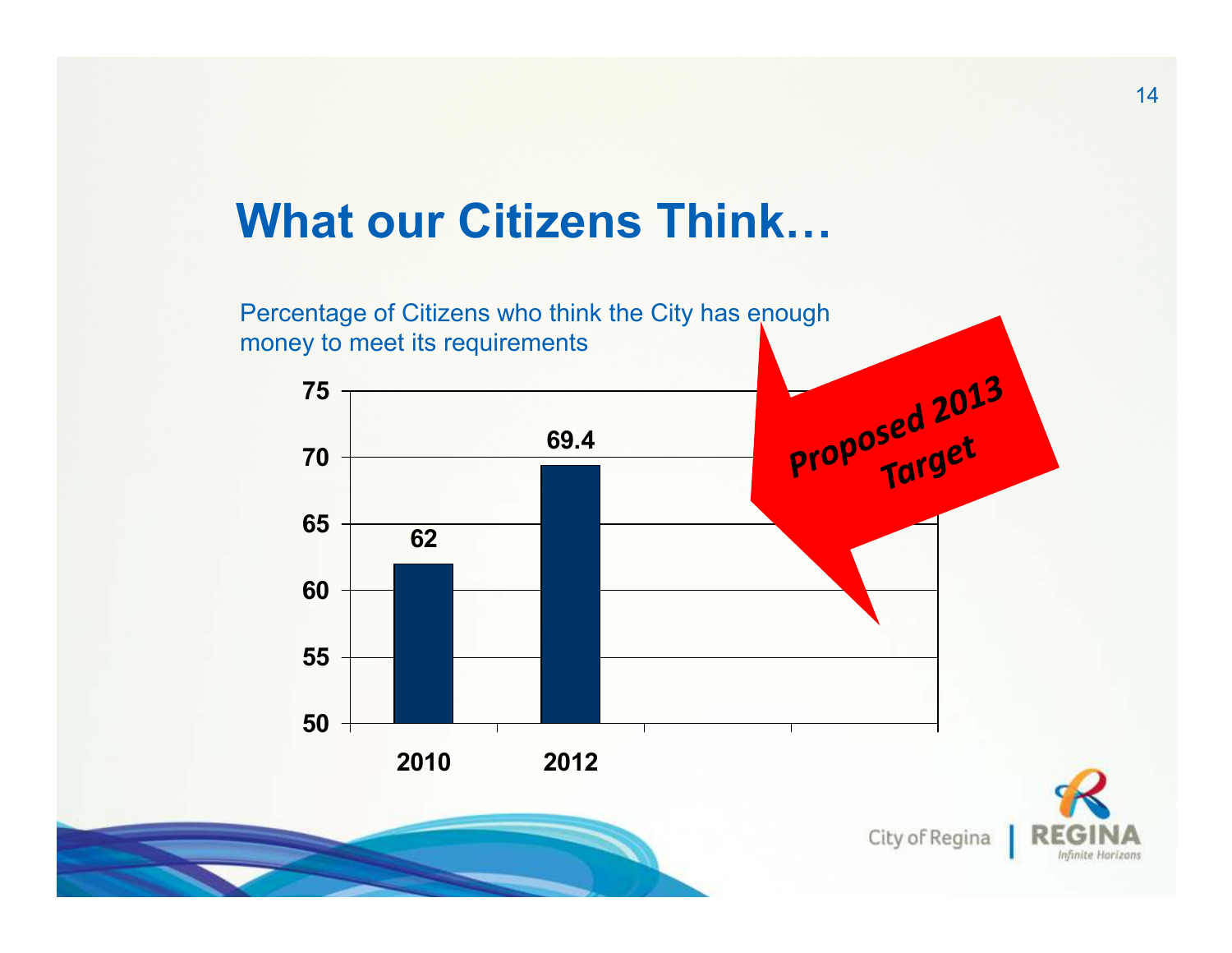## **What our Citizens Think...**

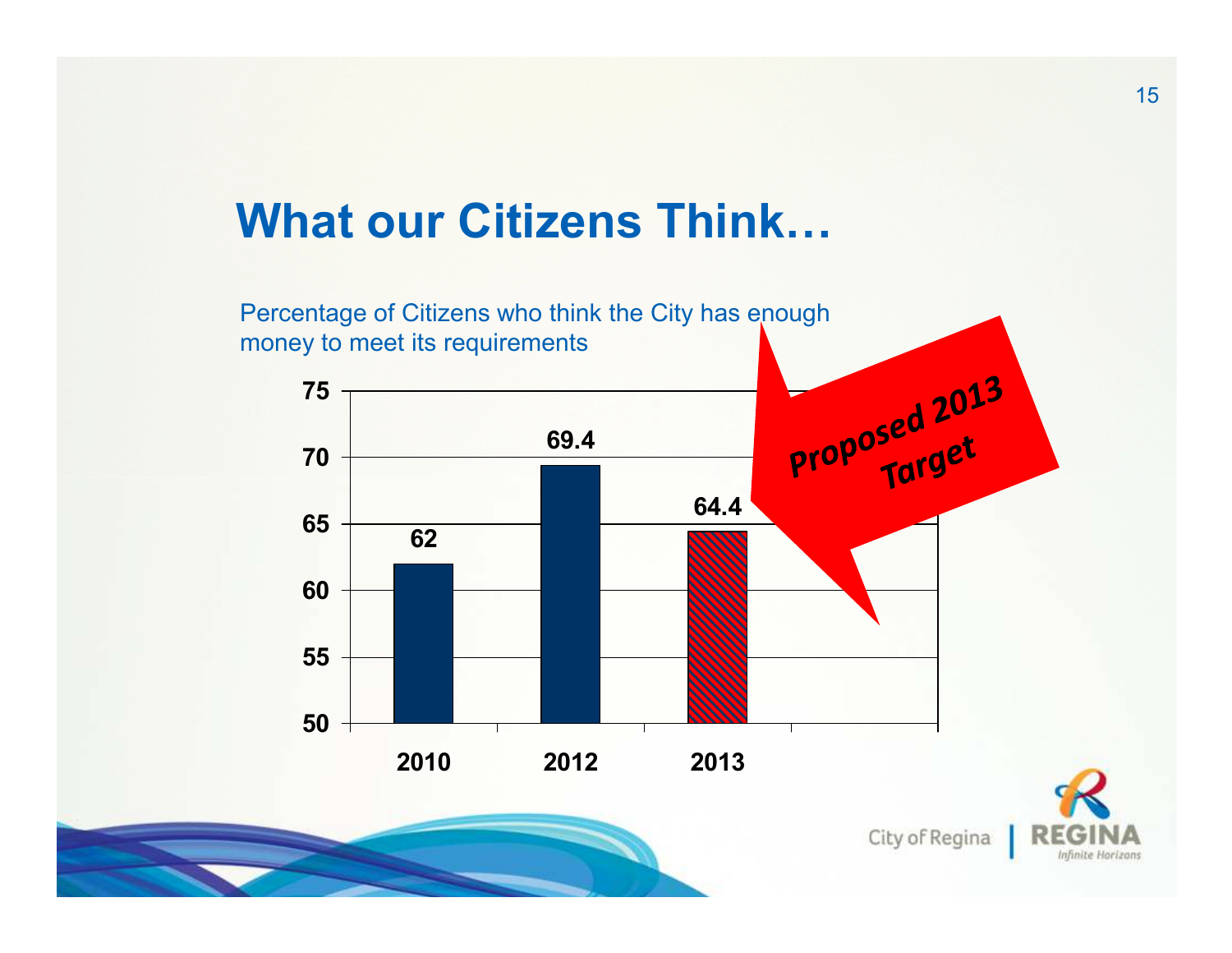# **A Forever Change...**

- •We understand who our customers are and what our customers and our citizens expect.
- • Our customers/citizens are able to understand what they are getting for their money and agree that what they are getting aligns their service expectations with their willingness to pay.
- $\bullet$ We are able to manage our business by managing our service levels to our customers/citizens within the limits of their willingness to pay.



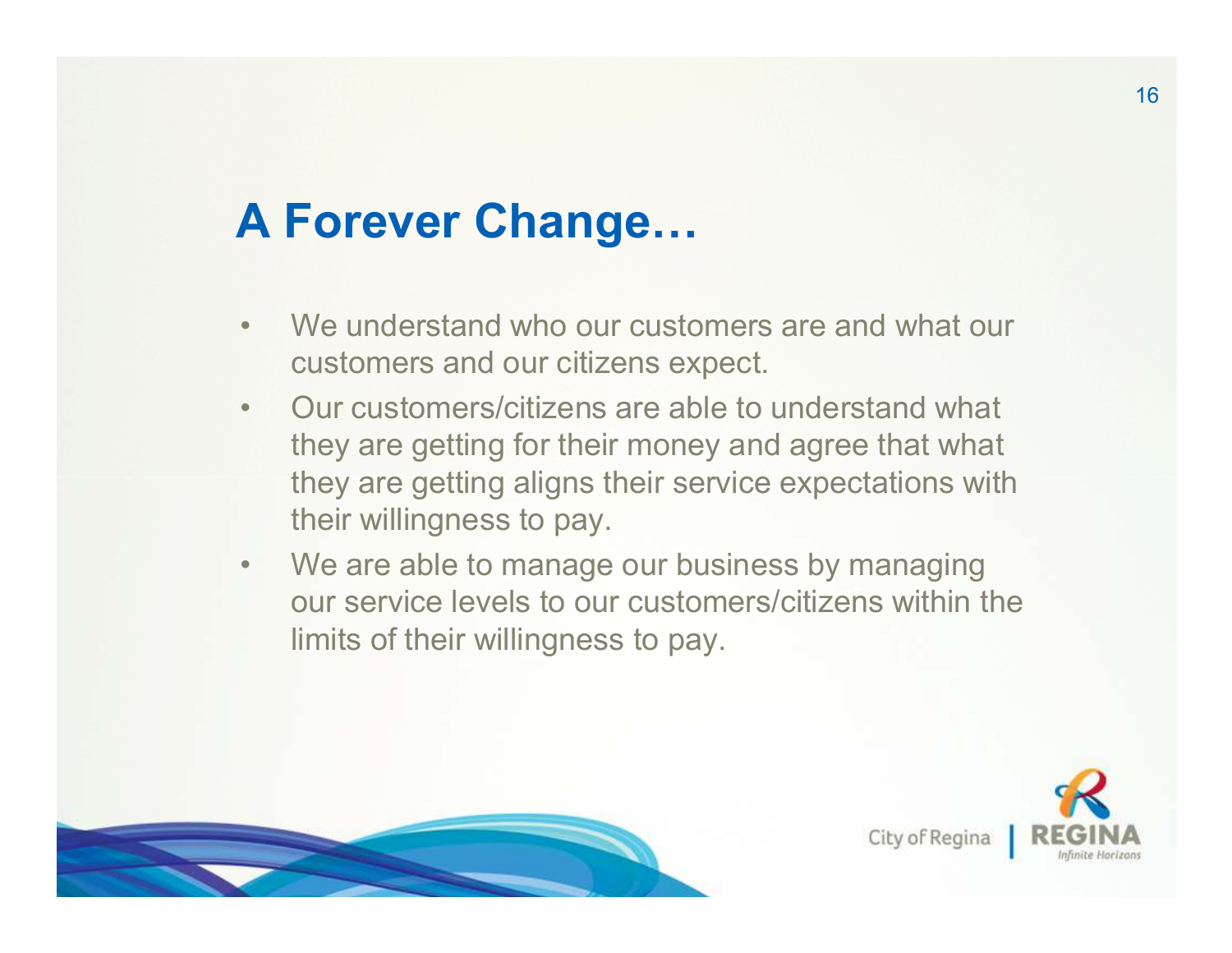## **Lessons Learned**

- $\bullet$ Awareness of and buy-in to the need for change
- $\bullet$  The value of establishing measures and setting targets for communicating expectations across the organization
- $\bullet$  The need for dedicated resources to planning, developing tools and processes, and reporting and oversight
- $\bullet$  The need for an environment of safety so appropriate risks will be taken and innovation will occur